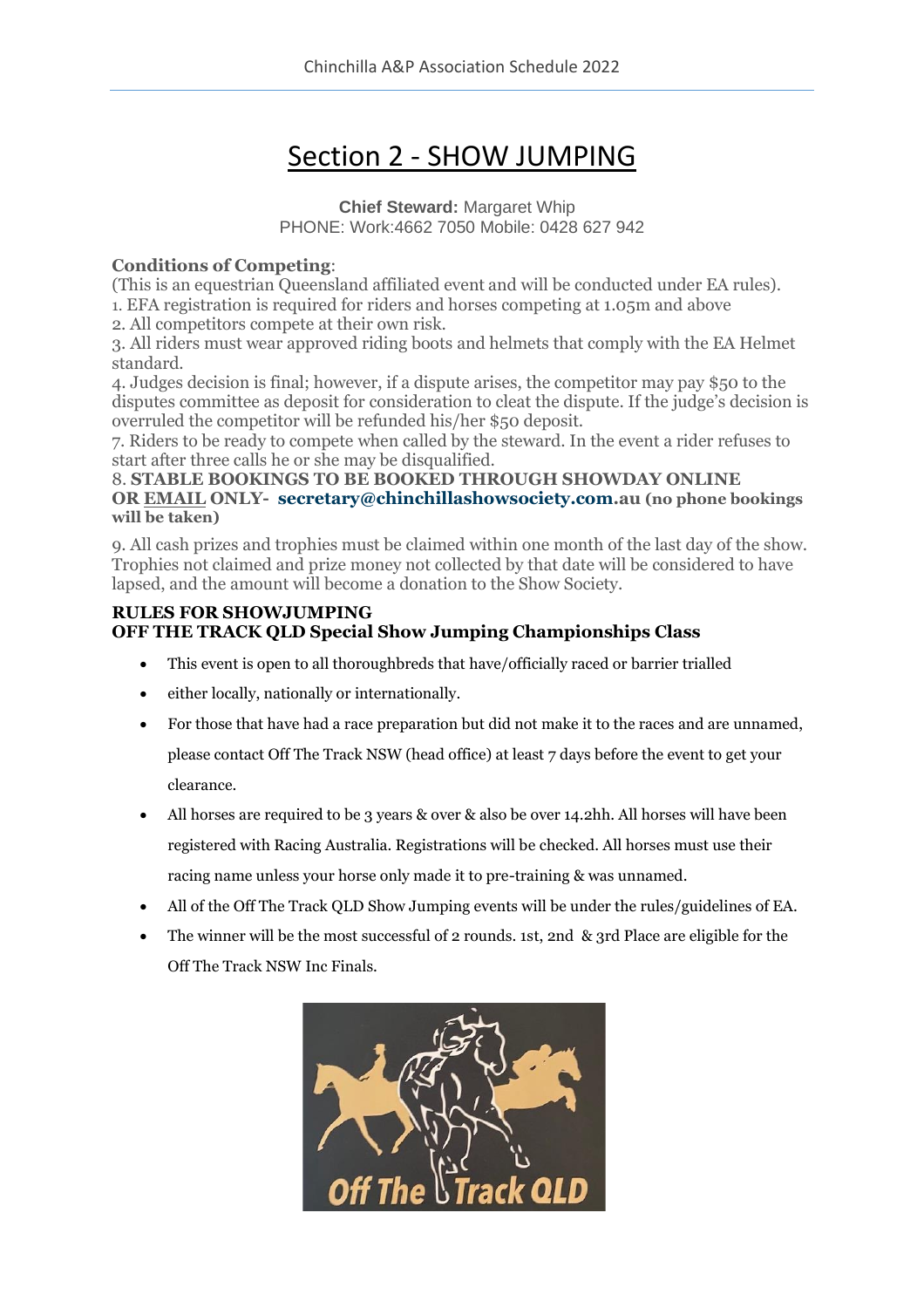## **RING 3 SHOWJUMPING - FRIDAY Starting at 8:30am**

**Class 212 60cm under 13 years AM7 \$85** Entry Fee \$3 Donated by Juanita Whip and the Late John Gorring 1st-\$30, 2nd-\$25, 3rd-\$15, 4th-\$10, 5th-\$5

**Class 213 60cm 13 years and under 18 years AM7 \$90** (run in conj with class 201)

Entry Fee - \$3 Donated by The Late Bill Sturgess 1st-\$35, 2nd-\$25, 3rd-\$15, 4th-\$10, 5th-\$5

**Class 214 60cm 18 years and over AM7 \$90 (run in conj with class 201)** Entry Fee - \$3 Donated by Marg Whip

1st-\$35, 2nd-\$25, 3rd-\$15, 4th-\$10, 5th-\$5

**Class 215 80cm under 13years AM7 \$105 (run in conj with class 204)** Entry Fee - \$4

Donated by Greg Olm and the Late Gwenda Olm 1st-\$40, 2nd-\$30, 3rd-\$20, 4th-\$10, 5th-\$5

### **Class 216 80cm Off the Track T/Breds Only \$105** Entry Fee - \$4

(Ex racehorses since 2018 or current trained racehorses) Sponsored by Kropp Racing and Off the Track QLD 1st-\$40, 2nd-\$30, 3rd-\$20, 4th-\$10, 5th-\$5

**Class 217 80cm 13years and under 18 years AM7 \$105 (run in conj with class 204)** Entry Fee - \$4 Sponsored by Troy Whip and Janette Relf 1st-\$40, 2nd-\$30, 3rd-\$20, 4th-\$10, 5th-\$5

**Class 218 80cm Open AM7 \$115 (run in conj with class 204)** Entry Fee- \$4

Sponsored by GR & CL Bell Electric Contractors 1st-\$40, 2nd-\$30, 3rd-\$20, 4th-\$15 ,5th-\$10

**Class 219 1m Open AM7 \$210** Entry Fee - \$6

Sponsored by PS&R Real Estate 1st-\$80, 2nd-\$60, 3rd-\$40, 4th-\$20, 5th-\$10

### **Class 220 1.15m Open AM7 \$500** Entry Fee - \$10

Sponsored by Ainsworth Motors 1st-\$180, 2nd-\$130, 3rd-\$80, 4th-\$50, 5th-\$35, 6th-\$25

**Class 221 Junior Six Bar under 18 years \$280** Entry Fee \$5 Sponsored by Laser Plumbing 1st-\$100, 2nd-\$70, 3rd-\$50, 4th-\$30, 5th-\$20, 6th-\$10

**Class 222 Open Six Bar \$500**Entry Fee \$10 Sponsored by Brandon & Assoc and Paul and Michelle Sheehan 1st-\$180, 2nd-\$130, 3rd-\$100, 4th-\$50, 5th-\$30